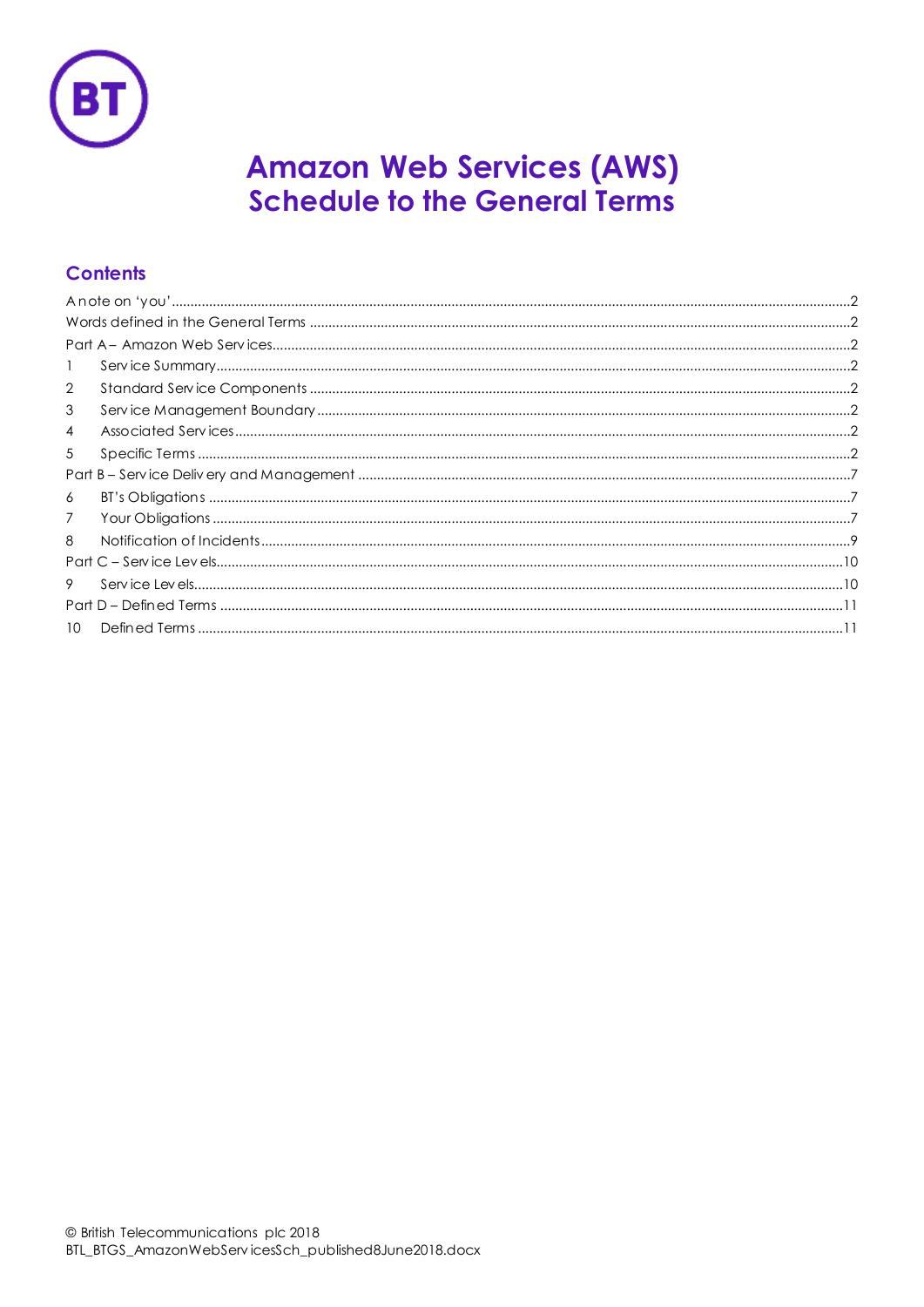

#### <span id="page-1-0"></span>**A note on 'you'**

'You' and 'your' mean the Customer.

#### <span id="page-1-1"></span>**Words defined in the General Terms**

Words that are capitalised but hav e not been defined in this Schedule hav e the meanings giv en to them in the General Terms.

## <span id="page-1-2"></span>**Part A – Amazon Web Services**

#### <span id="page-1-3"></span>**1 Service Summary**

BT will prov ide you with a cloud based serv ices platform, offering computing power, storage and content management functionalities comprising the Standard Service Components up to the point of the Service Management Boundary as set out in Paragraph [3](#page-1-5) ("**AWS Service**").

#### <span id="page-1-4"></span>**2 Standard Service Components**

BT will prov ide you with all of the following standard serv ice components ("**Standard Service Components**") in accordance with the details as set out in any applicable Order:

#### 2.1 **AWS Service**

Access to the AWS Management Console through which you can order, access and use AWS Components.

#### <span id="page-1-8"></span>2.2 **CMS**

BT will grant you access to the CMS which will:

- 2.2.1 allow you to register and prov ide log on details for Users;
- 2.2.2 prov ide you with a reporting and management tool that:
	- (a) shows details of the AWS Components that are being utilised;
	- (b) prov ides you with usage reports detailing which Users are using which AWS Components; and (c) prov ides you with financial and billing information based on your Usage Charges for the AWS
	- Serv ice.

#### 2.3 **Service Desk**

BT will prov ide you with 24x7x365 access to a Serv ice Desk which will prov ide first line support for fault reporting and enquiries with the AWS Serv ice.

#### <span id="page-1-5"></span>**3 Service Management Boundary**

- <span id="page-1-10"></span>3.1 BT will prov ide and manage the AWS Serv ice in accordance with Parts B and C of this Schedule and up to the point where the CMS connects to the AWS Management Console, as set out in any applicable Order ("**Service Management Boundary**").
- 3.2 BT is not responsible for the operation and management of the AWS Management Console or any of the AWS Components.
- 3.3 BT does not make any representations, whether express or implied, about whether the AWS Serv ice will operate in combination with any Customer Equipment or other equipment and software.

#### <span id="page-1-6"></span>**4 Associated Services**

- <span id="page-1-9"></span>4.1 You will hav e the following serv ice in place that will connect to the AWS Serv ice and is necessary for the AWS Service to function and will ensure that this service meets the minimum technical requirements that BT specifies:
	- 4.1.1 an Access Line and internet serv ice with sufficient bandwidth to enable you to access and use the AWS Serv ice,

#### ("**Enabling Service**").

- 4.2 If BT prov ides you with any serv ices other than the AWS Serv ice (including, but not limited to any Enabling Serv ice) this Schedule will not apply to those serv ices and those serv ices will be gov erned by their separate terms.
- 4.3 If you are required by Applicable Law to purchase the AWS Serv ice from a third party supplier, BT will manage the AWS Serv ice as your agent. You will prov ide BT with a letter of agency to enable BT to manage the third party.

#### <span id="page-1-7"></span>**5 Specific Terms**

#### 5.1 **Term**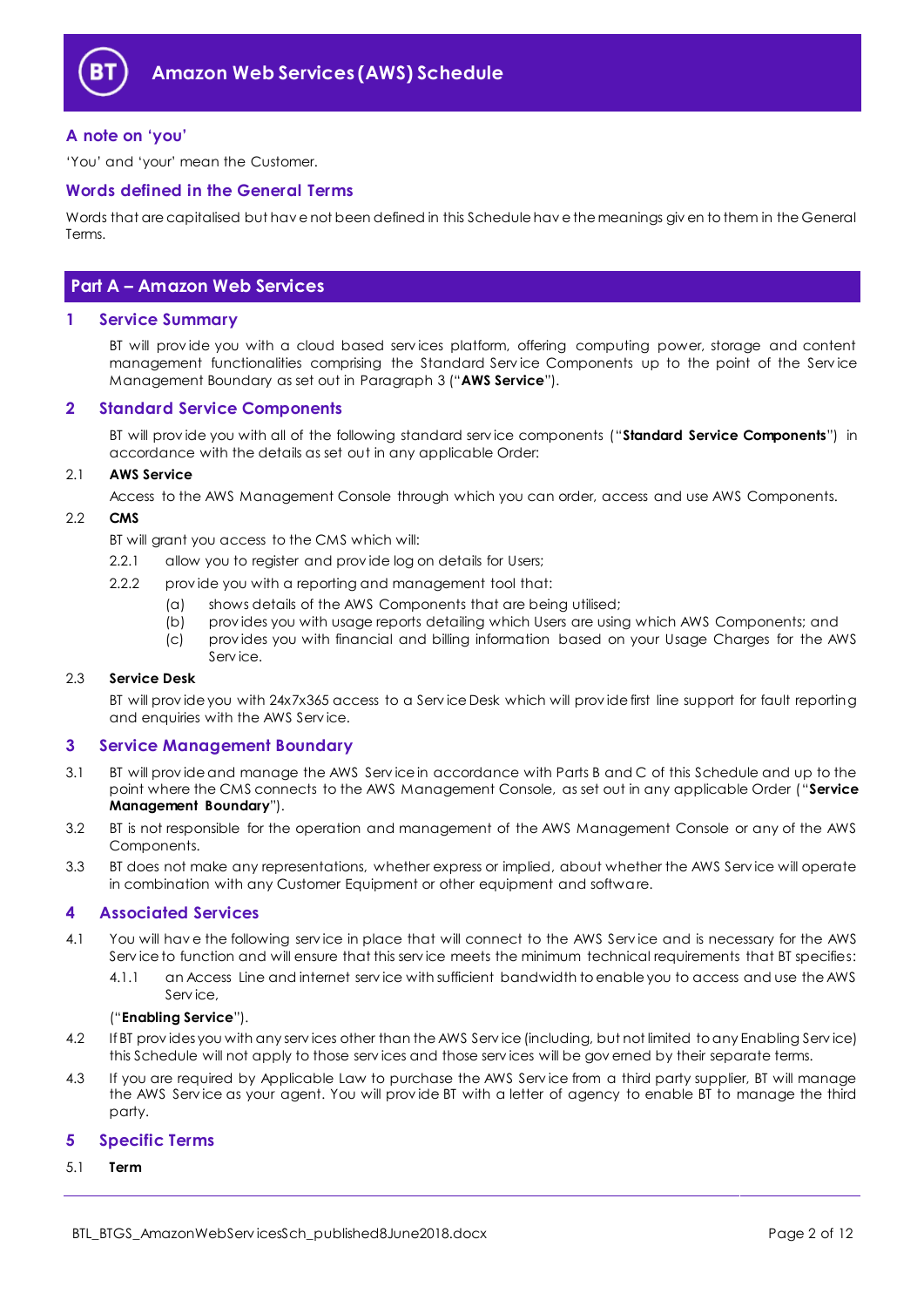

BT will prov ide you with the AWS Serv ice until either of us terminate the AWS Serv ice in accordance with this Contract ("**Term**").

#### <span id="page-2-4"></span>5.2 **Notice to Amend**

- 5.2.1 BT may propose changes to this Schedule or the Charges (or both) by giv ing you 90 days' Notice ("**Notice to Amend**").
- <span id="page-2-0"></span>5.2.2 Within 21 days of any Notice to Amend, you will prov ide BT Notice:
	- (a) agreeing to the changes BT proposed, in which case those changes will apply within 30 days;
	- (b) requesting rev isions to the changes BT proposed, in which case both of us will enter into good faith negotiations and, if agreement is reached, the agreed changes will apply within 30 days; or
	- (c) terminating the Contract on 180 days' notice.
- <span id="page-2-1"></span>5.2.3 If we hav e not reached agreement in accordance with Paragraph [5.2.2\(b\),](#page-2-0) the terms of this Schedule will continue to apply unless you give Notice in accordance with Paragraph [5.2.2\(c\)](#page-2-1) or BT may give Notice of termination, in which case BT will cease deliv ering the AWS Serv ice at the end of the 180 day notice period.

#### 5.3 **Termination for Convenience**

For the purposes of Clause 17 of the General Terms, at any time after the Serv ice Start Date and without cause:

- 5.3.1 BT may terminate the AWS Serv ice by giv ing you 150 days' Notice; and
- 5.3.2 you may terminate the AWS Serv ice by giv ing BT 180 days' Notice.

#### 5.4 **Access to Customer Content and Service Offerings**

If BT becomes aware that you are in v iolation of any of your obligations in this Contract, including those listed in Paragraph [7.2.11](#page-7-0) to Paragraph [7.2.14](#page-7-1) inclusiv e, BT will immediately terminate your, or any End User's, access to the Customer Content and the Serv ice Offerings.

#### 5.5 **Customer Committed Date**

- 5.5.1 If you request a change to the AWS Serv ice or any part of the AWS Serv ice, then BT may rev ise the Customer Committed Date to accommodate that change.
- 5.5.2 BT may expedite deliv ery of the AWS Serv ice for operational reasons or in response to a request from you, but this will not rev ise the Customer Committed Date.

#### 5.6 **Access to Emergency Services**

BT will not prov ide the ability for Users to call the emergency serv ices by dialling "**999**" or "**112**" and you will make alternativ e arrangements for Users, including the maintenance of a fixed telephone number.

#### <span id="page-2-3"></span>5.7 **Licence**

- 5.7.1 BT grants you a limited, rev ocable, non-exclusiv e, non-sub licensable, non-transferrable licence to:
	- (a) use the AWS Serv ice for your own internal business purposes; and
	- (b) in accordance with the terms of this Contract,

#### ("**Licence**").

- 5.7.2 You will not:
	- (a) modify, alter with, repair or otherwise create deriv ativ e works of any Software (except where any AWS Components are prov ided under separate licence that expressly permits the creation of deriv ativ e works);
	- (b) rev erse engineer, disassemble or decompile the AWS Serv ice or apply any other processes or procedures to deriv e the source code of any Software;
	- (c) access or use the AWS Serv ice in a way intended to av oid incurring Charges or exceeding any usage limits or quotas; and
	- (d) resell or sublicense the AWS Serv ice.

#### <span id="page-2-2"></span>5.8 **EULA**

5.8.1 BT will only prov ide the AWS Serv ice if you hav e entered into the end user licence agreement with the Supplier in the form set out at

[https://s3-us-west-2.amazonaws.com/legal-reseller/AWS+Reseller+Customer+License+Terms.pdf,](https://s3-us-west-2.amazonaws.com/legal-reseller/AWS+Reseller+Customer+License+Terms.pdf)

as may be amended or supplemented from time to time by the Supplier ("**EULA**").

- 5.8.2 You will observ e and comply with the EULA for any and all use of the applicable Software.
- 5.8.3 In addition to what it says in Clause 15 of the General Terms, if you do not comply with the EULA, BT may restrict or suspend the AWS Serv ice and:
	- (a) you will continue to pay the Charges for the AWS Serv ice until the end of the Term; and
	- (b) BT may charge a re-installation fee to re-start the AWS Serv ice.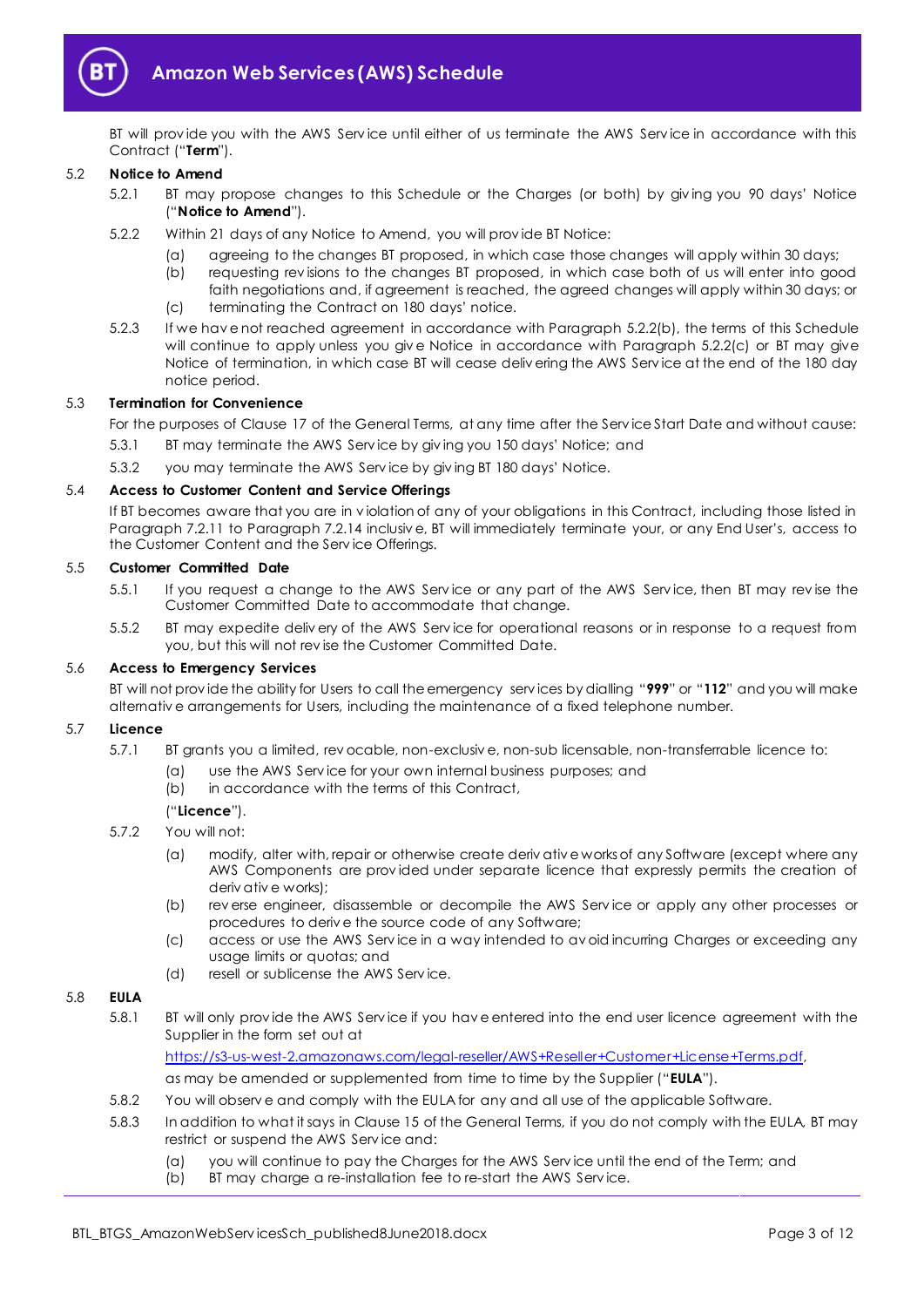

- 5.8.4 You will enter into the EULA for your own benefit and the rights, obligations, acknowledgements, undertakings, warranties and indemnities granted in the EULA are between you and the Supplier and you will deal with the Supplier in respect of any loss or damage suffered by either of you as such loss or damage will not be not enforceable against BT.
- 5.8.5 Where the EULA is presented in a 'click to accept' function and you require BT to configure or install Software on your behalf, BT will do so as your agent and bind you to the EULA.

#### 5.9 **Invoicing**

- 5.9.1 Unless set out otherwise in any applicable Order, BT will inv oice you for the following Charges in the amounts set out in any applicable Order:
	- (a) Recurring Charges, except Usage Charges, for any period where the AWS Serv ice is prov ided for less than one month, the Recurring Charges will be calculated on a daily basis;
	- (b) Usage Charges, monthly in arrears on the first day of the relev ant month, calculated at the then current rates; and
	- (c) any Termination Charges incurred in accordance with Paragraph [5.10](#page-3-0) upon termination of the relev ant Serv ice.
- 5.9.2 BT may inv oice you for any of the following Charges in addition to those set out in any applicable Order:
	- (a) Charges for inv estigating Incidents that you report to BT where BT finds no Incident or that the Incident is caused by something for which BT is not responsible under the Contract;
	- (b) Charges for commissioning the AWS Serv ice in accordance with Paragrap[h 8.2](#page-8-1) outside of Business Hours;
	- (c) Charges for expediting prov ision of the AWS Serv ice at your request after BT has informed you of the Customer Committed Date; and
	- (d) any other Charges as set out in any applicable Order or the BT Price List or as otherwise agreed between both of us.

#### <span id="page-3-0"></span>5.10 **Termination Charges**

- 5.10.1 If you terminate the Contract or the AWS Serv ice for conv enience in accordance with Clause 17 of the General Terms you will pay BT:
	- (a) all outstanding Charges or payments due and payable under the Contract;
	- (b) any other Charges as set out in any applicable Order; and
	- (c) any charges reasonably incurred by BT from a supplier as a result of the early termination.
- 5.10.2 BT will refund to you any money you hav e paid in adv ance after deducting any Charges or other payments due to BT under the Contract.

#### 5.11 **PCI DSS Compliance Obligations**

- 5.11.1 BT will only be responsible for ensuring PCI DSS compliance for the prov ision of the AWS serv ice under this Contract.
- 5.11.2 BT will not be responsible for ensuring PCI DSS compliance for any other element or serv ice outside of the Serv ice Management Boundary.
- 5.11.3 You will indemnify BT for any Claims, losses, costs or liabilities that it incurs as a result of you storing, processing or transmitting data that is subject to PCI DSS.

#### <span id="page-3-1"></span>5.12 **Third Party Claims**

- 5.12.1 You will indemnify BT against any claims, damages, losses, liabilities, costs and expenses (including reasonable legal fees) arising out of or in relation to any third party claim concerning:
	- (a) your use of the AWS Serv ice, except to the extent authorised by BT under this Contract;
	- (b) your failure to comply with any terms, obligations, representations or warranties under this Contract;
	- (c) your breach any law, rule, regulation or Applicable Laws in relation to this Contract;
	- (d) the infringement or misappropriation of any intellectual property rights of any third party due to your breach of this Contract;
	- (e) your breach of any of the AWS Policies; and
	- (f) any dispute between us that is settled in fav our of BT in accordance with the Clause 24 of the General Terms.
- 5.12.2 Your total liability under this Paragraph [5.12](#page-3-1) is unlimited and is not subject to the liability cap prov isions set out in Clause 22.4 of the General Terms (as amended by this Schedule).

#### <span id="page-3-2"></span>5.13 **Transition of Services**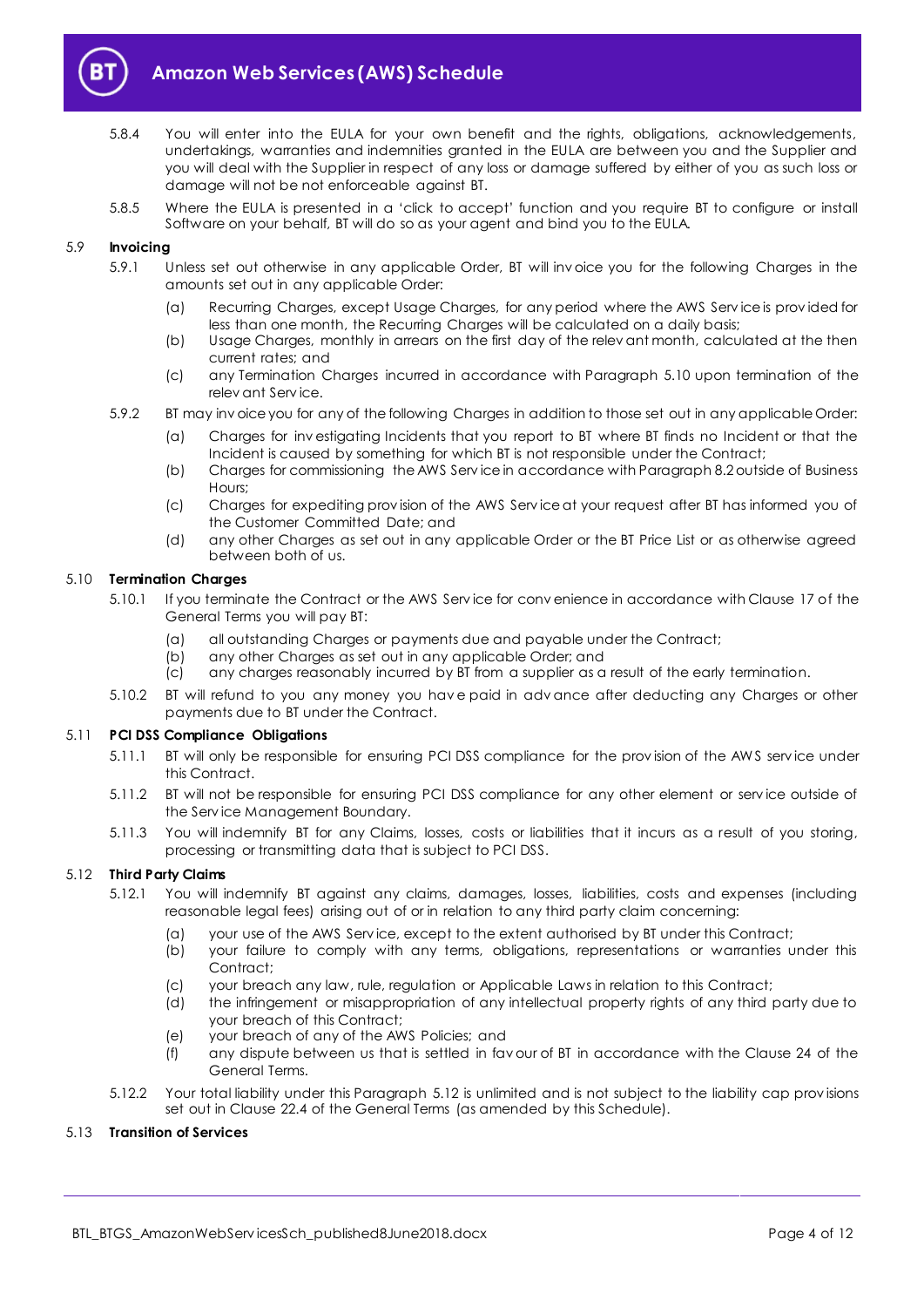

If this Contract is terminated for whatev er reason, you will work with BT and the Supplier to dev elop a transition plan (including a schedule for transition) and ensure the orderly and seamless migration of the Serv ices from BT to the Supplier or another third party approv ed by the Supplier, as applicable.

#### 5.14 **Data Protection**

- <span id="page-4-0"></span>5.14.1 In respect of any Personal Data Processed through the AWS Service:
	- (a) you will be Controller; and
	- (b) the Supplier will act as Processor.
	- 5.14.2 BT will share the following Personal Data with the Supplier so that the Supplier can:
		- (a) v erify you are a BT customer and that you and your End Users are authorised to use the AWS Serv ice;
		- (b) enforce the EULA;
		- (c) identify any misuse or suspected misuse of the AWS Serv ice; and
		- (d) monitor accounts and transition the AWS Serv ice to another authorised prov ider of the AWS Serv ice in accordance with Paragrap[h 5.13;](#page-3-2)
			- (i) name of each End User;
			- (ii) telephone number, email address and other contact details of each End User; and
			- (iii) city, state/region, country and zip/postal code of each End User;
	- 5.14.3 Clause 14 of the General Terms will apply to the processing of the Personal Data in Paragrap[h 5.14.2](#page-4-0) to the extent that BT is Controller.

#### 5.15 **Amendments to the General Terms**

- 5.15.1 A new Clause 15.1.5 is included:
	- 'if the Supplier remov es or alters any Serv ice for such period as may be required by the Supplier'
- 5.15.2 Clause 15.3 is deleted and replaced with the following:

'If BT restricts or suspends a Serv ice for any of the abov e reasons it will let you know beforehand as soon it reasonably can except where any of the following ev ents occur where BT may restrict or suspend the Serv ice immediately:

- (a) to address an emergency or threat to the security or integrity of any Serv ice, the Supplier or third party;
- (b) your use of any Serv ice may adv ersely impact any Serv ice, systems or Content of any other customers of any Serv ice;
- (c) you are in breach of the Supplier's acceptable use policy that is applicable to your use of the Serv ices;
- (d) in response to claims, litigation or loss of license rights related to any third party intellectual property rights;
- (e) your use of the Serv ices may subject BT or any third party to any liability;
- (f) in any territory or country where the Supplier determines it is necessary to comply with any law or where the Supplier no longer permits the resale of the Serv ices; and
- (g) to comply with the laws or requests of any gov ernment entity.
- 5.15.3 Clause 18.1 is deleted and replaced with the following:

'the other party materially breaches the Contract and, where it is possible, they do not put the situation right within 30 days after Notice of their breach except in the case of your non-payment of any sums or Charges under the Contract where your remedy period is within 15 days after Notice of breach;'

#### 5.15.4 A new Clause 19.3 is included as follows:

'Neither of us will be liable for any delay or failure to perform any obligation in the Contract where the delay or failure is a result of a Force Majeure Ev ent'.

5.15.5 Clause 22.4 is deleted and replaced with the following:

Other than for those matters set out in Clause 22.2 and Clause 22.5, in relation to each Serv ice, the total liability of either of us, regardless of how that liability arose, and regardless of the number of claims, under or in connection with the Contract, and whether in contract, tort (including negligence or breach of statutory duty), misrepresentation (whether innocent or negligent), restitution, or in any other way, will be limited to the greater of:

#### 22.4.1 £100,000; and

224.2.an amount equal to the Charges that were paid or payable by you, or would hav e been paid or payable by you had the incident not occurred, for the prev ious six months before the liability arose.'

5.15.6 The definition of 'Force Majeure Ev ent' is amended as follows: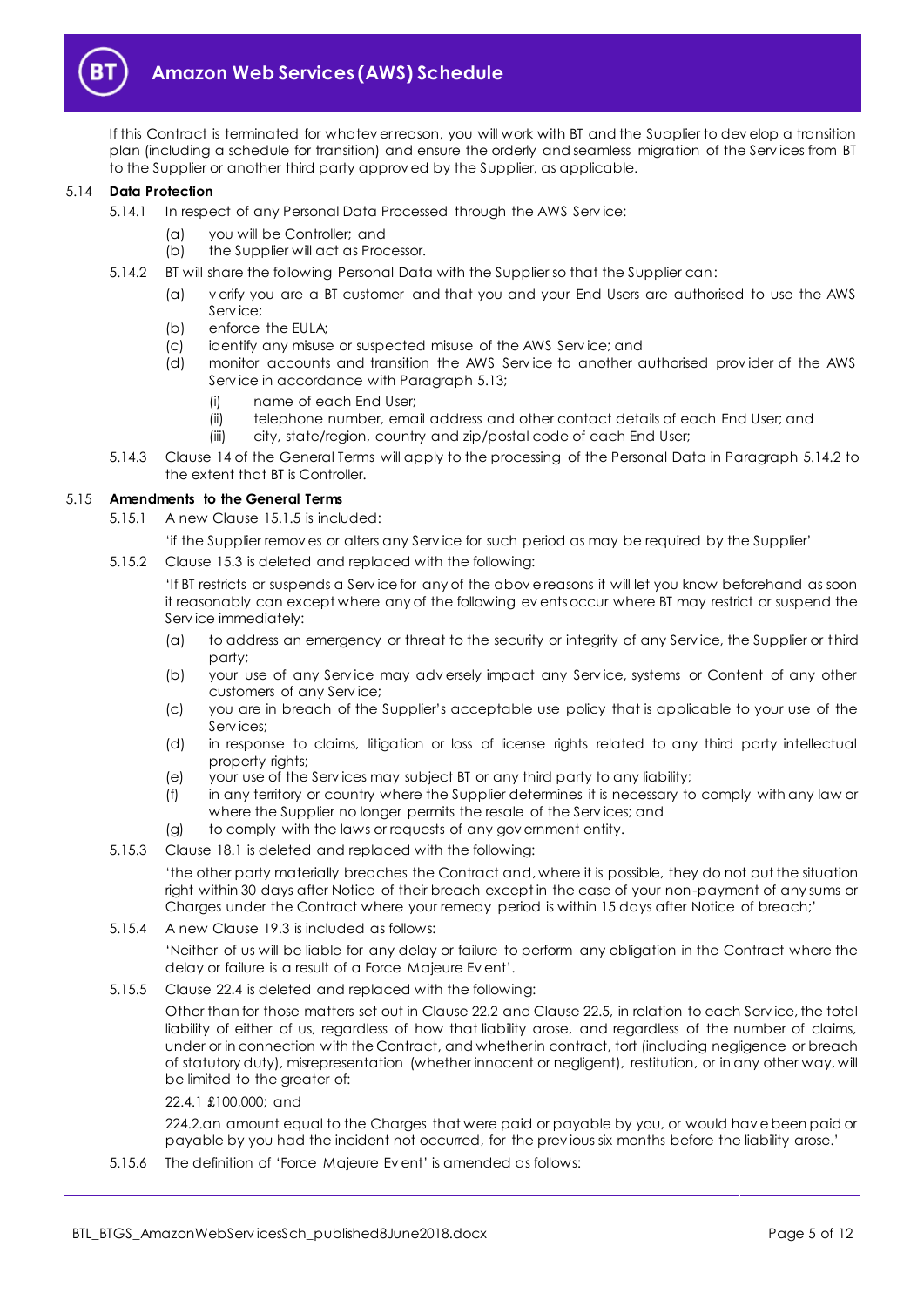

'(g) electrical or power outage, utilities or telecommunications failure'

5.15.7 A new definition of 'Supplier' is included as follows: 'means Amazon Web Serv ices, Inc. of 410 Terry Av enue North, Seattle, WA 98109-5210.'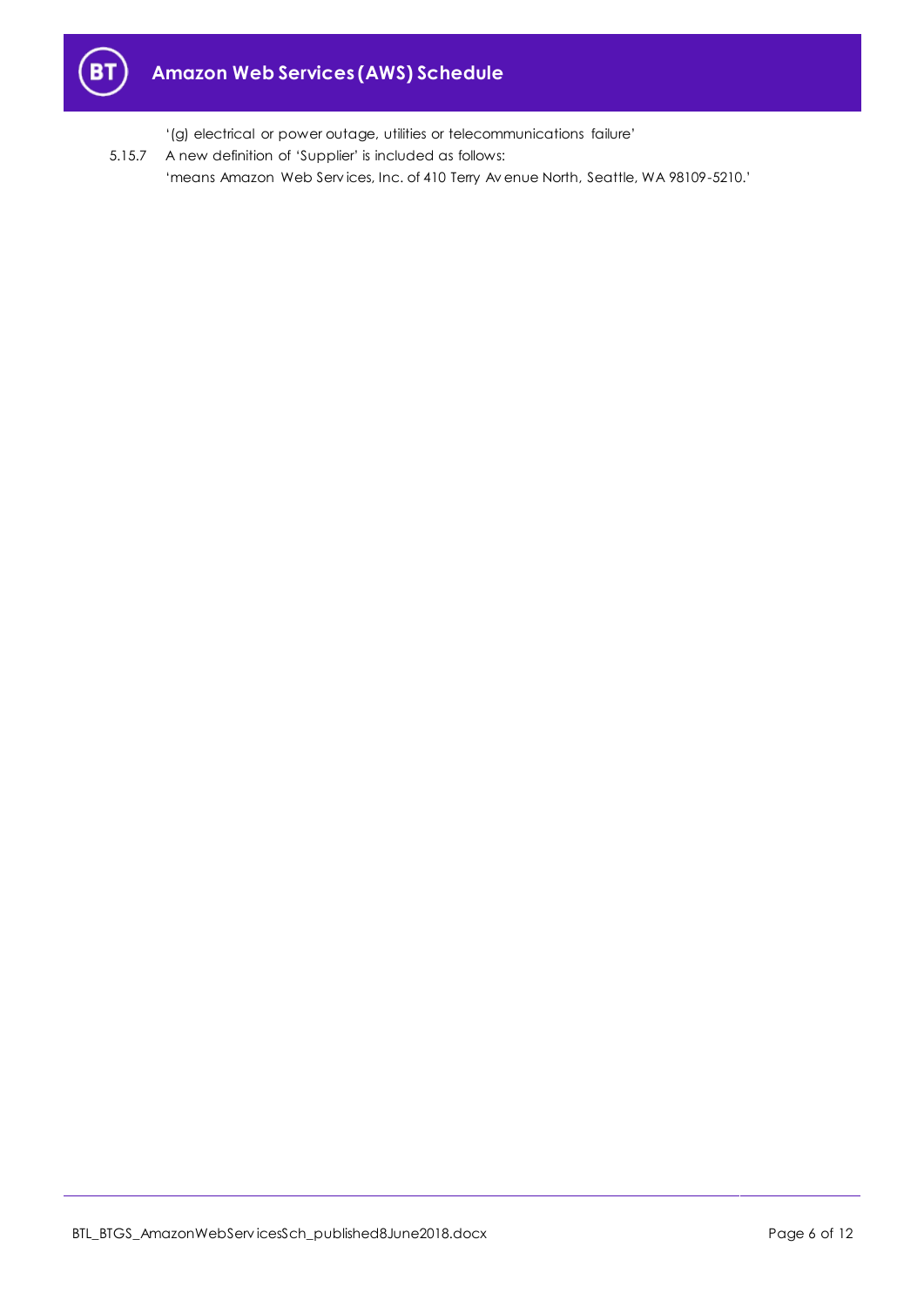

# <span id="page-6-0"></span>**Part B – Service Delivery and Management**

#### <span id="page-6-1"></span>**6 BT's Obligations**

#### 6.1 **Service Delivery**

Before the Serv ice Start Date and, where applicable, throughout the prov ision of the AWS Serv ice, BT will prov ide you with contact details for the Serv ice Desk.

#### 6.2 **Commissioning of the Service**

Before the Serv ice Start Date, BT will:

- 6.2.1 configure the AWS Serv ice;
- 6.2.2 conduct a series of standard tests on the AWS Serv ice to ensure that it is configured correctly; and
- 6.2.3 connect the AWS Serv ice to each Enabling Serv ice.

#### 6.3 **During Operation**

On and from the Serv ice Start Date, BT:

- 6.3.1 will respond and use reasonable endeav ours to remedy an Incident without undue delay and in accordance with Part C of the Contract or if you report an Incident on the BT Network;
- 6.3.2 may carry out Maintenance from time to time and will use reasonable endeav ours to inform you at least fiv e Business Days before any Planned Maintenance on the AWS Serv ice, BT Network, BT Equipment or Purchased Equipment, howev er, BT may inform you with less notice than normal where Maintenance is required in an emergency; or
- 6.3.3 may, in the ev ent of a security breach affecting the AWS Serv ice, require you to change any or all of your passwords.

#### 6.4 **The End of the Service**

On termination of the AWS Serv ice by either of us, BT:

- 6.4.1 will prov ide configuration information relating to the AWS Serv ice prov ided at the Site(s) in a format that BT reasonably specifies; and
- 6.4.2 subject to Paragrap[h 7.3.1\(b\),](#page-7-2) will delete any Content.

#### <span id="page-6-2"></span>**7 Your Obligations**

#### <span id="page-6-3"></span>7.1 **Service Delivery**

- Before the Serv ice Start Date and, where applicable, throughout the prov ision of the AWS Serv ice, you will:
	- 7.1.1 in jurisdictions where an employer is legally required to make a disclosure to its Users and other employees:
		- (a) inform your Users that as part of the AWS Serv ice being deliv ered by BT, BT may monitor and report to you the use of any targeted applications by them;
		- (b) ensure that your Users hav e consented or are deemed to hav e consented to such monitoring and reporting (if such consent is legally required); and
		- (c) agree that BT will not be liable for any failure by you to comply with this Paragraph [7.1.1,](#page-6-3) you will be liable to BT for any Claims, losses, costs or liabilities incurred or suffered by BT due to your failure to comply with this Paragrap[h 7.1.1.](#page-6-3)
- 7.1.2 ensure that the LAN protocols and applications you use are compatible with the AWS Serv ice.

#### 7.2 **During Operation**

On and from the Serv ice Start Date, you will:

- 7.2.1 ensure that Users report Incidents to the Customer Contact and not to the Service Desk;
- 7.2.2 ensure that the Customer Contact will take Incident reports from Users and pass these to the Serv ice Desk using the reporting procedures agreed between both of us, and is av ailable for all subsequent Incident management communications;
- 7.2.3 monitor and maintain any Customer Equipment connected to the AWS Serv ice or used in connection with the AWS Service:
- 7.2.4 ensure that any Customer Equipment that is connected to the AWS Serv ice or that you use, directly or indirectly, in relation to the AWS Serv ice is:
	- (a) connected using the applicable BT Network termination point, unless you hav e BT's permission to connect by another means;
	- (b) adequately protected against v iruses and other breaches of security;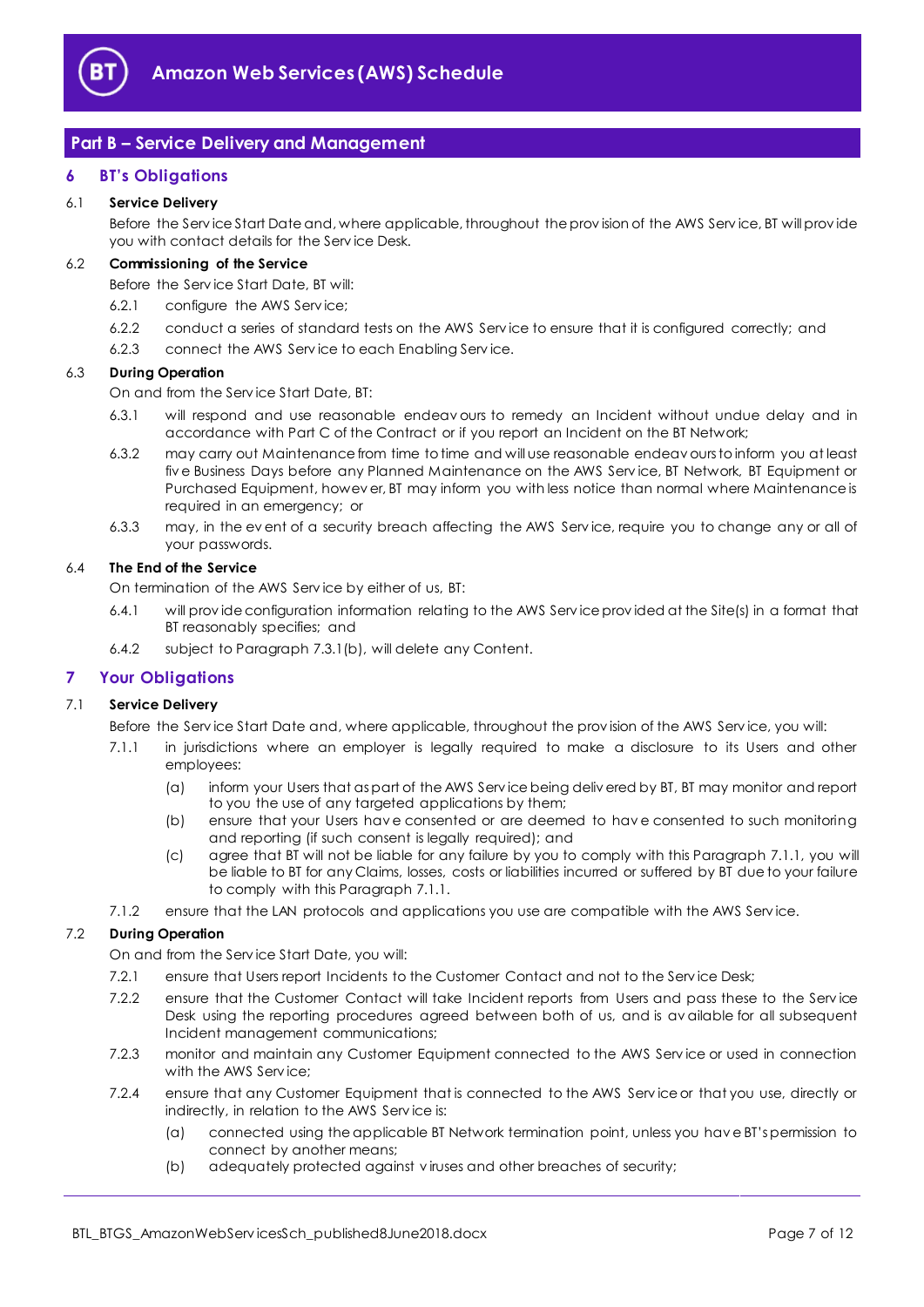

# **Amazon Web Services (AWS) Schedule**

- (c) technically compatible with the AWS Serv ice and will not harm or damage BT Equipment, the BT Network, or any of BT's suppliers' or subcontractors' network or equipment; and
- (d) approv ed and used in accordance with relev ant instructions, standards and Applicable Law and any safety and security procedures applicable to the use of that Customer Equipment;
- 7.2.5 immediately disconnect any Customer Equipment, or adv ise BT to do so at your expense, where Customer Equipment:
	- (a) does not meet any relev ant instructions, standards or Applicable Law; or
	- (b) contains or creates material that is in breach of the Acceptable Use Policy and you are contacted by BT about such material,

and redress the issues with the Customer Equipment prior to reconnection to the AWS Serv ice;

- 7.2.6 distribute, manage and maintain access profiles, passwords and other systems administration information relating to the control of Users' access to the AWS Serv ice;
- 7.2.7 maintain a written list of current Users and prov ide a copy of such list to BT within fiv e Business Days following BT's written request at any time;
- 7.2.8 ensure the security and proper use of all v alid User access profiles, passwords and other systems administration information used in connection with the AWS Serv ice and:
	- (a) immediately terminate access for any person who is no longer a User;
	- (b) inform BT immediately if a User's ID or password has, or is likely to, become known to an unauthorised person, or is being or may be used in an unauthorised way;
	- (c) take all reasonable steps to prev ent unauthorised access to the AWS Serv ice;
	- (d) satisfy BT's security checks if a password is lost or forgotten; and
	- (e) change any or all passwords or other systems administration information used in connection with the AWS Serv ice if BT requests you to do so in order to ensure the security or integrity of the AWS Serv ice.
- 7.2.9 not allow any User specific subscription to be used by more than one indiv idual User unless it has been reassigned in its entirety to another indiv idual User, in which case you will ensure the prior User will no longer hav e any right to access or use the AWS Serv ice;
- 7.2.10 inform BT within fiv e Business Days if the number of Users increases by more than 5 per cent from the number of Users as set out in any applicable Order and, in these circumstances, or if BT can demonstrate by management reports that the number of Users exceeds that limit, BT may increase the Charges proportionately;
- <span id="page-7-0"></span>7.2.11 ensure that your use of any Customer Content, Customer Submissions or Serv ice Offerings, does not v iolate:
	- (a) the AWS Acceptable Use Policy;
	- (b) AWS Policies; or
	- (c) Applicable Laws.
- 7.2.12 be responsible for the dev elopment, content, operation, maintenance and use of Customer Content and Customer Submissions including, but not limited to:
	- (a) the technical operation of Customer Content;
	- (b) ensuring that any calls made on the AWS Serv ice are compatible with then current application programme interfaces for that particular Serv ice;
	- (c) any claims relating to Customer Content or Customer Submissions; and
	- (d) properly handling and processing notices that are sent to you or your Affiliates by any person claiming that Customer Content or Customer Submissions v iolate such person's rights including notices pursuant to the Digital Millennium Copyright Act.
- 7.2.13 be responsible for properly configuring and using the Serv ice Offerings and taking steps to maintain appropriate security, protection, and backup of Customer Content which may include use of encryption technology to protect Customer Content from unauthorized access and routine archiv ing of Customer Content; and
- <span id="page-7-1"></span>7.2.14 ensure that any Supplier log-in credentials and priv ate keys generated by the Ancillary Serv ices are for your internal use only and you may not sell, transfer, sub-licence them to any other entity or person, except that you may disclose its priv ate key to its agents and subcontractors performing work on behalf of you.

#### <span id="page-7-2"></span>7.3 **The End of the Service**

- 7.3.1 On termination of the AWS Serv ice by either of us, you will:
	- (a) disconnect any Customer Equipment from BT Equipment located at the Site(s);
	- (b) if you require any AWS Content to be returned to you: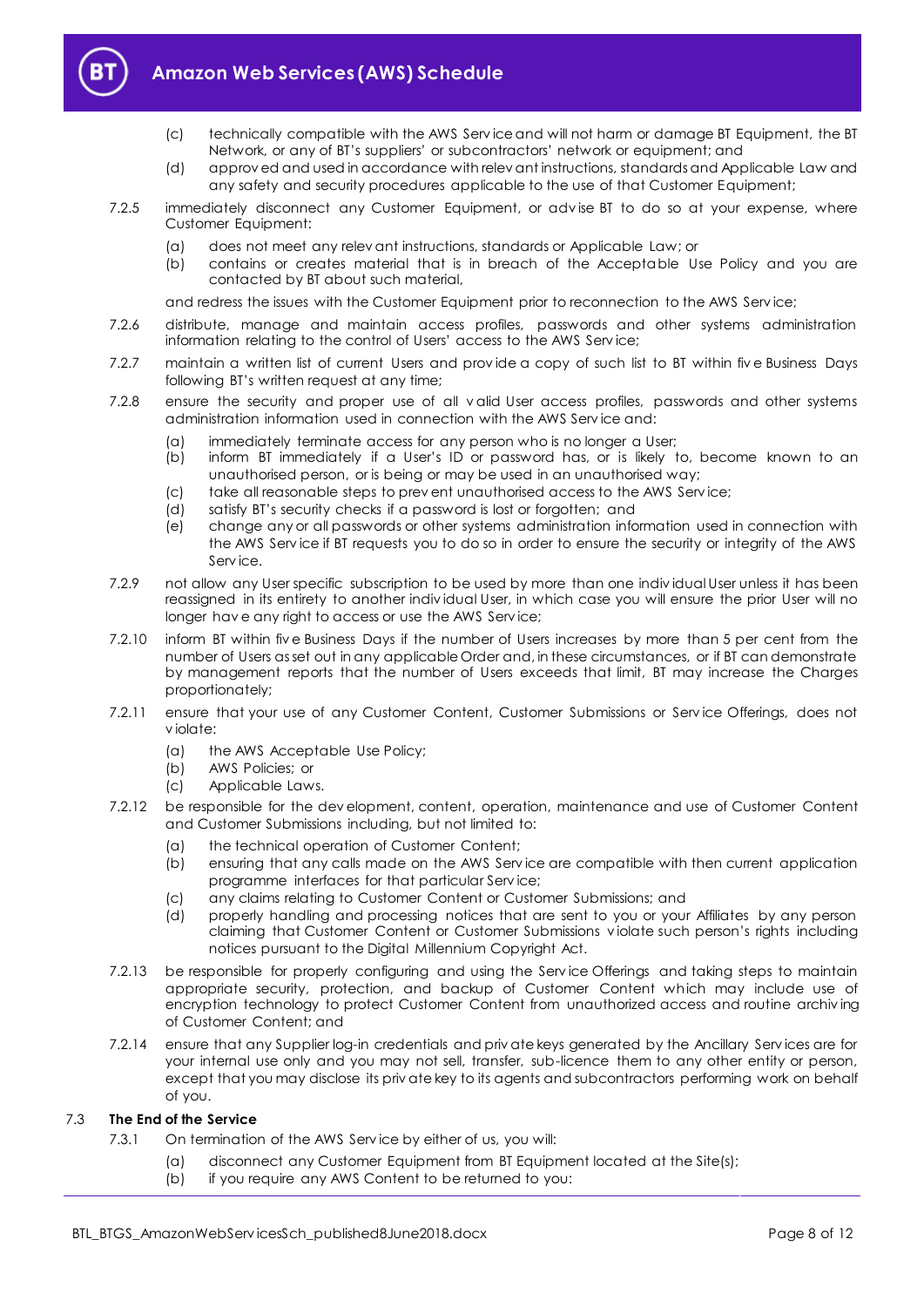

- (i) notify BT on or before the last day of the AWS Serv ice of what Content you wish to be returned to you; and
- (ii) follow all instructions that BT notifies you of.
- 7.3.2 BT may charge you a fee for the return of any AWS Content.
- <span id="page-8-2"></span>7.3.3 BT will not be able to return AWS Content if:
	- (a) it is prohibited by law or any order of any gov ernmental or regulatory body;
	- (b) may subject the Supplier to any liability; or
	- (c) there are any sums or Charges outstanding.
- 7.3.4 Notwithstanding Paragraph [7.3.3,](#page-8-2) BT does not guarantee that it will be able to return any AWS Content to you and BT will not be liable for any failure to do so.

### <span id="page-8-0"></span>**8 Notification of Incidents**

Where you become aware of an Incident:

- 8.1 the Customer Contact will report it to the Service Desk;
- <span id="page-8-1"></span>8.2 BT will giv e you a Ticket;
- <span id="page-8-3"></span>8.3 BT will inform you when it believ es the Incident is cleared and will close the Ticket when:
	- 8.3.1 you confirm that the Incident is cleared within 24 hours after hav ing been informed; or
		- 8.3.2 BT has attempted unsuccessfully to contact you, in the way agreed between both of us in relation to the Incident, and you hav e not responded within 24 hours following BT's attempt to contact you.
- <span id="page-8-4"></span>8.4 If you confirm that the Incident is not cleared within 24 hours after having been informed, the Ticket will remain open, and BT will continue to work to resolv e the Incident.
- 8.5 Where BT becomes aware of an Incident, Paragraphs [8.2,](#page-8-1) [8.3](#page-8-3) and [8.4](#page-8-4) will apply.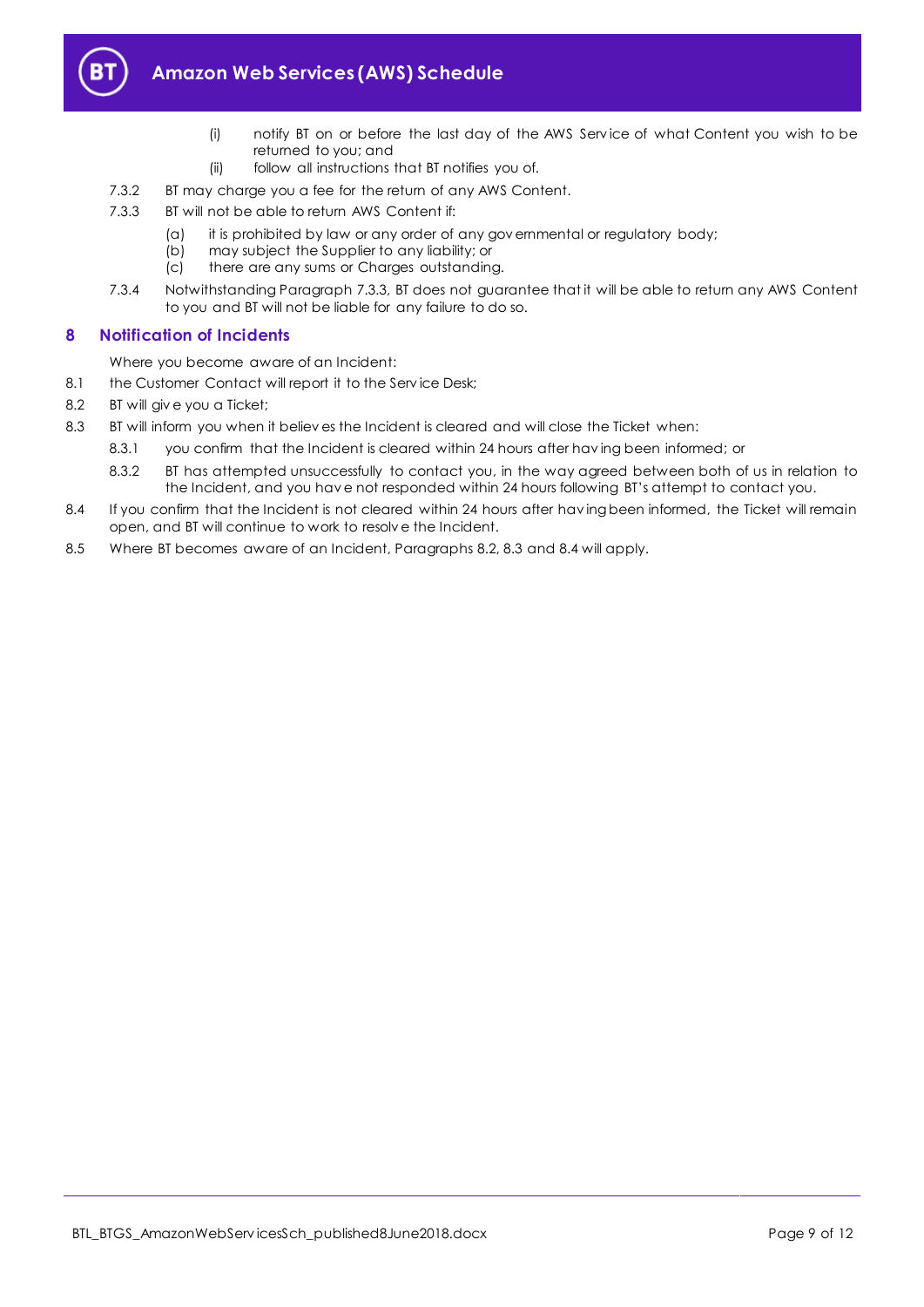

# <span id="page-9-0"></span>**Part C – Service Levels**

#### <span id="page-9-1"></span>**9 Service Levels**

- 9.1 BT will prov ide you with the AWS Serv ice Lev els.
- <span id="page-9-2"></span>9.2 As directed by the Supplier, BT may add to, change or discontinue any or all of the AWS Service Lev els from time to time.
- 9.3 If BT is required to add to, change or discontinue the AWS Service Levels in accordance with Paragraph [9.2,](#page-9-2) BT will prov ide you with as much Notice as it is reasonably able to.
- <span id="page-9-3"></span>9.4 You must submit any claims for Service Credits payable under the AWS Service Levels within 45 days of the Qualifying Incident occurring by providing details of the reason for the claim and any other information that BT requests.
- 9.5 Any failure by you to submit a request for Service Credits in accordance with Paragraph [9.4](#page-9-3) will constitute a waiv er of any claim for Serv ice Credits.
- 9.6 BT will submit your request for Serv ice Credits to the Supplier for approv al and once the Supplier has approv ed your request for Serv ice Credits, BT will issue you with the applicable Serv ice Credits by deducting those Serv ice Credits from your inv oice within two billing cycles of the request being receiv ed.
- 9.7 AWS Service Levels and Service Credits will be calculated in accordance with information recorded by, or on behalf of, BT.
- 9.8 The AWS Serv ice Lev els under this Schedule will not apply:
	- 9.8.1 in the ev ent that Clause 8, Clause 15.3 (as amended by this Schedule) or Clause 23 of the General Terms applies; or
	- 9.8.2 during any trial period of the AWS Service.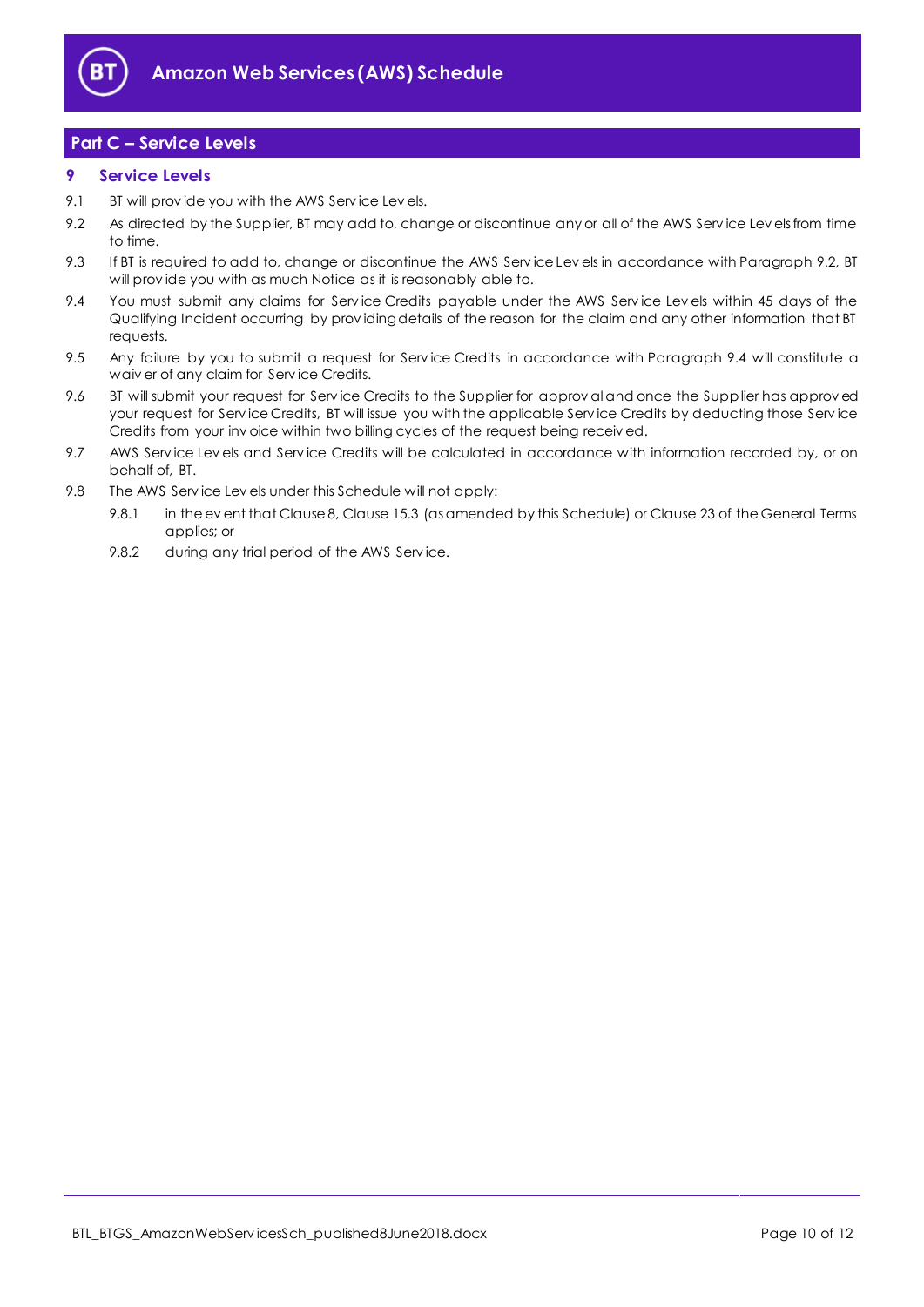

# <span id="page-10-0"></span>**Part D – Defined Terms**

#### <span id="page-10-1"></span>**10 Defined Terms**

In addition to the defined terms in the General Terms, capitalised terms in this Schedule will hav e the below meanings (and in the case of conflict between these defined terms and the defined terms in the General Terms, these defined terms will take precedence for the purposes of this Schedule). BT has repeated some definitions in this Schedule that are already defined in the General Terms. This is to make it easier for you to find the definitions when reading this Schedule.

"**Access Line**" means a Circuit connecting the Site(s) to the BT Network or POP.

"**AWS Acceptable Use Policy**" means the policy currently av ailable at [http://amazon.com/aup,](http://amazon.com/aup) as it may be updated by the Supplier from time to time.

"**AWS Components**" means the Support Plans, functionalities, applications and tools that the Supplier hosts on the AWS Management Console. The current av ailable AWS Components are found at [https://s3.amazonaws.com/Reseller-Program-Legal-Documents/Authorized+AWS+Serv ices.pdf](https://s3.amazonaws.com/Reseller-Program-Legal-Documents/Authorized+AWS+Services.pdf) or any other address that BT or the Supplier notifies you of.

"**AWS Content**" means Content that the Supplier or any of the Supplier's Affiliates makes av ailable to you in connection with the AWS Serv ice or on the AWS Site to allow access to and use of the AWS Serv ice, including web serv ices description language, AWS Documentation, sample code, software libraries, command line tools and other related technology but excluding the AWS Serv ice and any Content of a third party that is made av ailable to you in conjunction with the AWS Serv ice or by any third party on the AWS Site.

"**AWS Documentation**" means the dev eloper guides, getting started guides, user guides, quick reference guides, and other technical and operations manuals and specifications for the AWS Serv ice located at

<http://aws.amazon.com/documentation> as such documentation may be updated by AWS from time to time.

"**AWS Management Console**" means the Supplier owned and managed web interface to the cloud based infrastructure platform from where you can order, access and use the AWS Components.

"**AWS Marks**" means any trademarks, serv ice marks, serv ice or trade names, logos, and other designations of the Supplier or the Supplier's Affiliates that the Supplier may make av ailable in connection with the AWS Serv ice. "**AWS Policies**" means the AWS Acceptable Use Policy, AWS Terms of Use, AWS Serv ice Terms, AWS Trademark Use Guidelines, all restrictions described in the AWS Content and on the AWS Site and any other policy or terms referenced or incorporated into this Contract but does not include whitepapers or other marketing materials referenced on the AWS Site.

"**AWS Service**" has the meaning giv en in Paragraph [1.](#page-1-3)

"**AWS Service Levels**" means the serv ice lev els and serv ice credits that the Supplier makes av ailable to BT in relation to the AWS Components, currently listed at https://aws.amazon.com/legal/service-lev el-agreements/ or any other address that the Supplier or BT makes you aware of and as the Supplier may amend from time to time.

"AWS Service Terms" means the rights and restrictions for the AWS Service located at http://aws.amazon.com/serviceterms</u> as may be updated by the Supplier from time to time.

"**AWS Site**" means [http://aws.amazon.com](http://aws.amazon.com/) any successor or related signed designated by the Supplier.

"**AWS Terms of Use**" means the terms of use located a[t http://aws.amazon.com/terms/,](http://aws.amazon.com/terms/) as may be updated by the Supplier from time to time.

"**AWS Trademark Use Guidelines**" means the guidelines and trademark license terms located at [http://aws.amazon.com/trademark-guidelines/,](http://aws.amazon.com/trademark-guidelines/) as may be updated by the Supplier from time to time.

"**BT Price List**" means the document containing a list of BT's charges and terms that may be accessed at: [www.bt.com/pricing](http://www.bt.com/pricing) (or any other online address that BT may adv ise you).

"**Business Hours**" means between the hours of 0800 and 1700 in a Business Day.

"**Circuit**" means any line, conductor, or other conduit between two terminals by which information is transmitted, and that is prov ided as part of the AWS Serv ice.

"**CMS**" means the compute management system which is an online portal that allows you to manage the AWS Serv ice and that is more particularly described in Paragraph [2.2.](#page-1-8)

"**Content**" means applications, data, text, information (including emails), v ideo, graphics, images, sound, music, audio, photographs, software (including machine images), or any other material.

"**Contracted Maintenance Hours**" means the times during which BT will prov ide maintenance for BT Equipment, which are Business Hours unless set out otherwise in any applicable Order.

"**Core Network**" means BT's network infrastructure between and including the POP, but does not include the Access Line between your Site(s) and the POP.

"**Customer Content**" means Content that you run, cause to interface, upload or otherwise transfer, process, use or store in connection with the AWS Serv ice.

"**Customer Equipment**" means any equipment including any Purchased Equipment and any software, other than BT Equipment, used by you in connection with a AWS Serv ice.